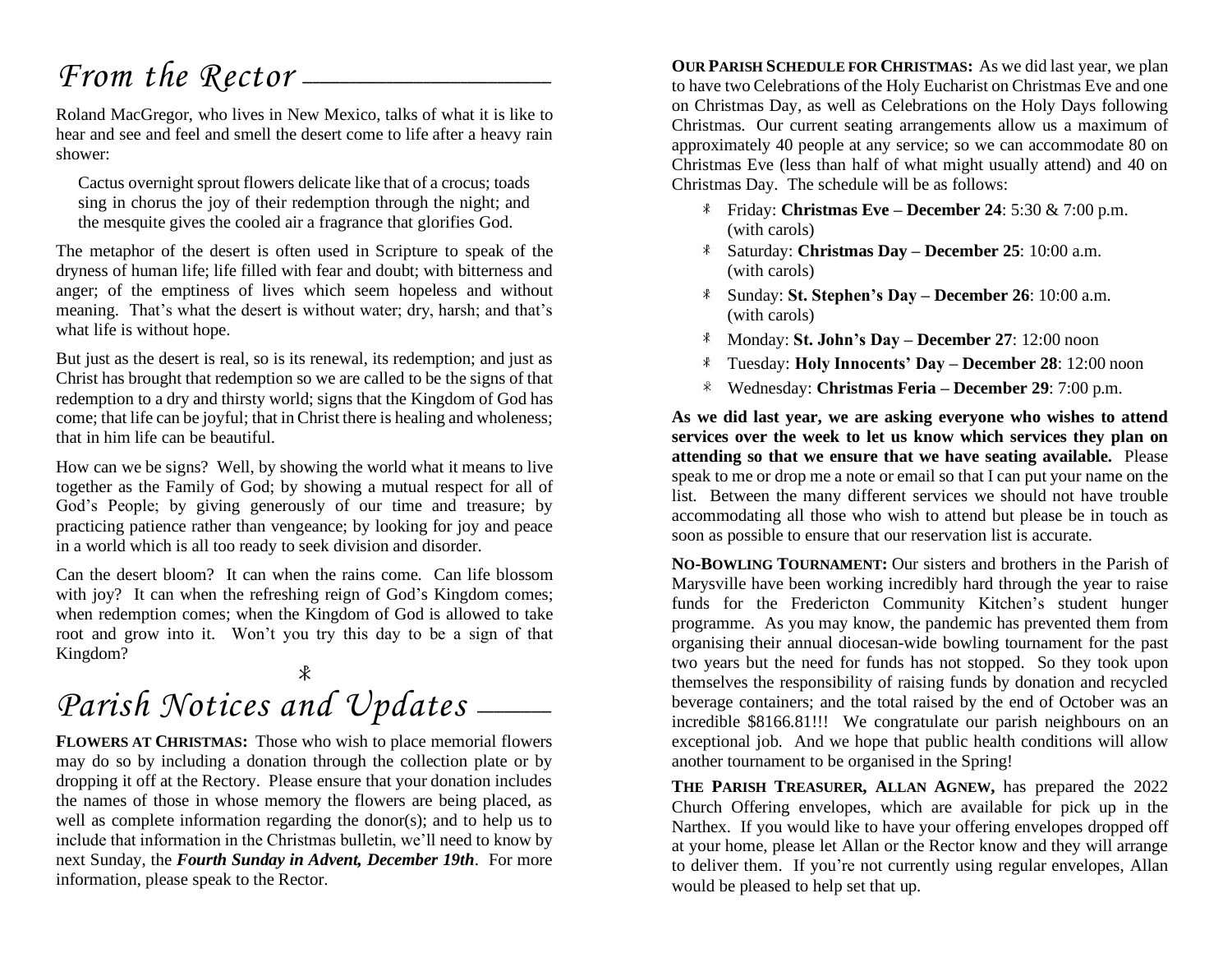#### **THE CANDLES OF ADVENT** THE THIRD SUNDAY OF ADVENT: JOY

Officiant: O Come, O Come, Emmanuel,

- **All: And ransom captive Israel, that mourns in lonely exile here, until the Son of God appear. Rejoice! Rejoice! Emmanuel shall come to thee, O Israel.** Reader: Today is the third Sunday of Advent - the Sunday of
- Reader: This is how one should regard us, as servants of God; All: And stewards of the mysteries of God.

*The Lighting of the Third Candle*

- Reader: Behold, I send my messenger before thy face, **All:** Which shall prepare thy way before thee.
- Officiant: As we stand, let us pray

Joy.

**All: Almighty God, give us grace that we may cast away the works of darkness, and put upon us the armour of light, now in the time of this mortal life, in which thy Son Jesus Christ came to visit us in great humility; that in the last day, when he shall come again in his glorious majesty, to judge both the quick and the dead, we may rise to the life immortal; through him who liveth and reigneth with thee and the Holy Spirit, now and ever. Amen.**

> **A candle is burning, a candle of joy. A candle to welcome brave Mary's new boy. Our hearts fill with wonder, and eyes light and glow as joy brightens winter like sunshine on snow.**

"A Candle is Burning" is by Sandra Dean, 1986. Music is "Cradle Song" [Hymn Book 734] by W. J. Kirkpatrick.

## *The Anglican Church of Canada The Diocese of Fredericton* THE PARISH OF ST. MARY, YORK



The Season of Advent means there is something on the horizon the likes of which we have never seen before. What is possible is to not see it, to miss it, to turn just as it brushes past you. And you begin to grasp what it was you missed, like Moses in the cleft of the rock, watching God's [back] fade in the distance. So stay. Sit. Linger. Tarry. Ponder. Wait. Behold. Wonder. There will be time enough for running. For rushing. For worrying. For pushing. For now, stay. Wait. Something is on the horizon.

> Jan L. Richardson, *Night Visions: Searching the Shadows of Advent and Christmas*

#### **PRIEST AND RECTOR**

The Venerable Kevin M. Stockall, B.A. (Hons), M.Div. Rectory: 770 McEvoy Street, Fredericton NB E3A 3B7 454.0245 (rectory) | 472.4661 (office) | 461.7685 (cell) | kevin.stockall@bellaliant.net Visit us at: http://www.stmarysfredericton.ca/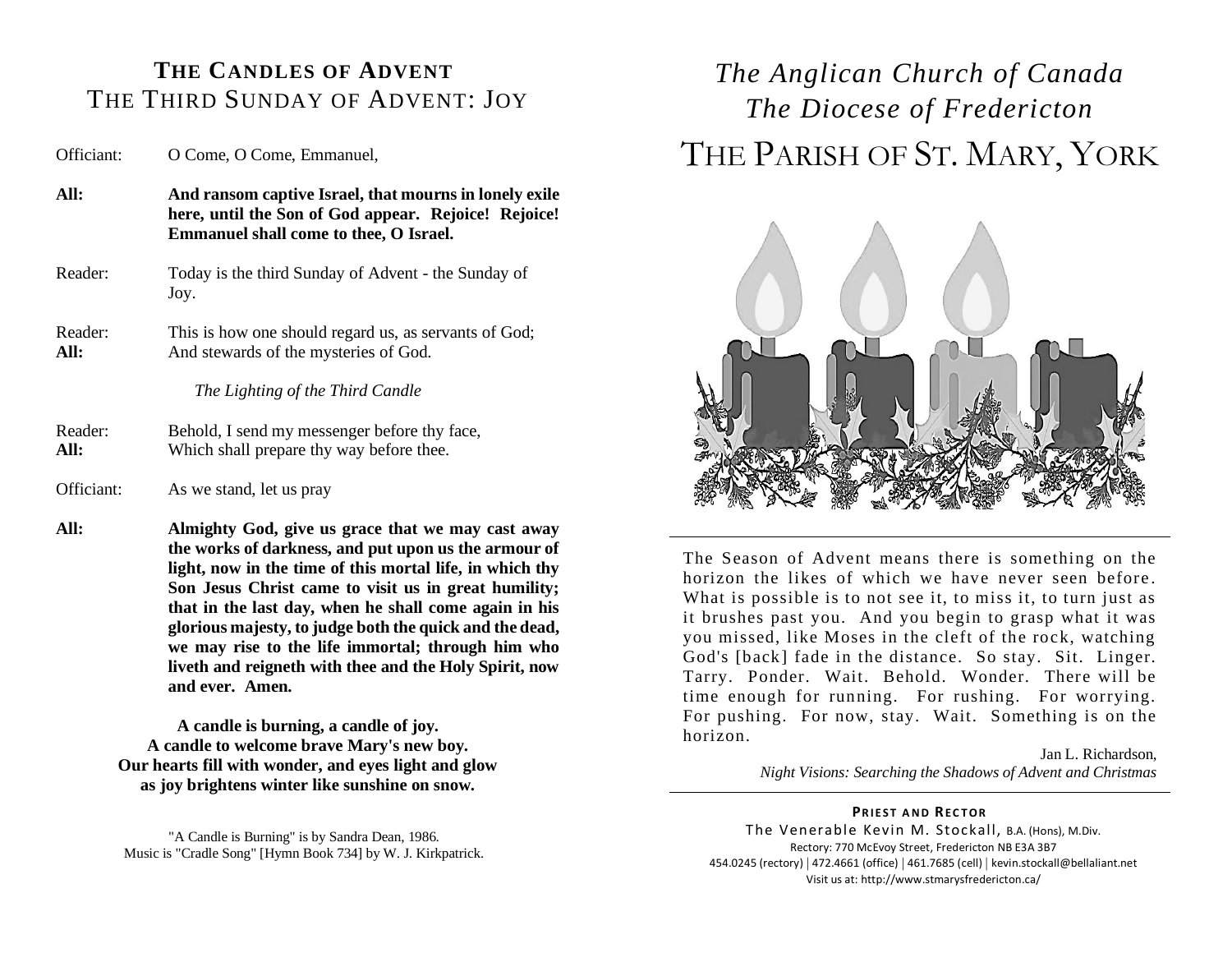# THE THIRD SUNDAY IN ADVENT

*December 11, 2021*

*Our King and Saviour draws near! O come, let us worship!*

### *4:30 p.m. – Evening Prayer:*

 $\text{\textdegree}$  Psalms 60 & 61 | Isaiah 41 | Revelation 17

#### *5:00 p.m. – The Holy Eucharist*

| Introit Psalm 33:1-6:                                             | page 367               |
|-------------------------------------------------------------------|------------------------|
| The Lighting of the Advent Wreath: please see the bulletin insert |                        |
| The Gloria is omitted during Advent                               |                        |
| The Collect:                                                      | page 99                |
| The Old Testament Reading:                                        | Isaiah 35:1-10         |
| Psalm 33:20-22:                                                   | page 369               |
| The Epistle:                                                      | page 99                |
| Gradual Psalm 80:1-3:                                             | page 433               |
| The Holy Gospel:                                                  | page 99                |
| The Creed:                                                        | page 71                |
| The Homily                                                        |                        |
| The Prayers of the People:                                        | L: Lord, in your mercy |
|                                                                   | C: Hear our prayer     |
| The Consecration:                                                 | page 82                |
| Post Communion Prayer:                                            | page 85                |

We acknowledge that the land on which we gather is the traditional unceded territory of the Wəlastəkwiyik (Wolastoqiyik) Peoples. This territory is covered by the "Treaties of Peace and Friendship" which Wəlastəkwiyik (Wolastoqiyik), Mi'kmaq, and Passamaquoddy Peoples first signed with the British Crown in 1726. The treaties did not deal with surrender of lands and resources but in fact recognized Mi'kmaq and Wəlastəkwiyik (Wolastoqiyik) title and established the rules for what was to be an ongoing relationship between nations.



#### SCHEDULE OF SERVICES

**DECEMBER 15: ADVENT EMBER DAY** 6:30 p.m. – Evening Prayer 7:00 p.m. – Holy Eucharist

**DECEMBER 16: O SAPIENTIA** 8:30 a.m. – Morning Prayer

**DECEMBER 17: ADVENT EMBER DAY** 4:00 p.m. – Evening Prayer (Zoom)

**DECEMBER 18: THE FOURTH SUNDAY IN ADVENT** 4:30 p.m. – Evening Prayer 5:00 p.m. – Holy Eucharist

**DECEMBER 19: THE FOURTH SUNDAY IN ADVENT** 9:30 a.m. – Morning Prayer 10:00 a.m. – Holy Eucharist

 $\ast$ 

**THE CORPORATION OF THE ANGLICAN PARISH** 

**OF ST. MARY, YORK**, gratefully acknowledge the

generous support of the Anglican Foundation of Canada for our Renewing St. Mary's Project.